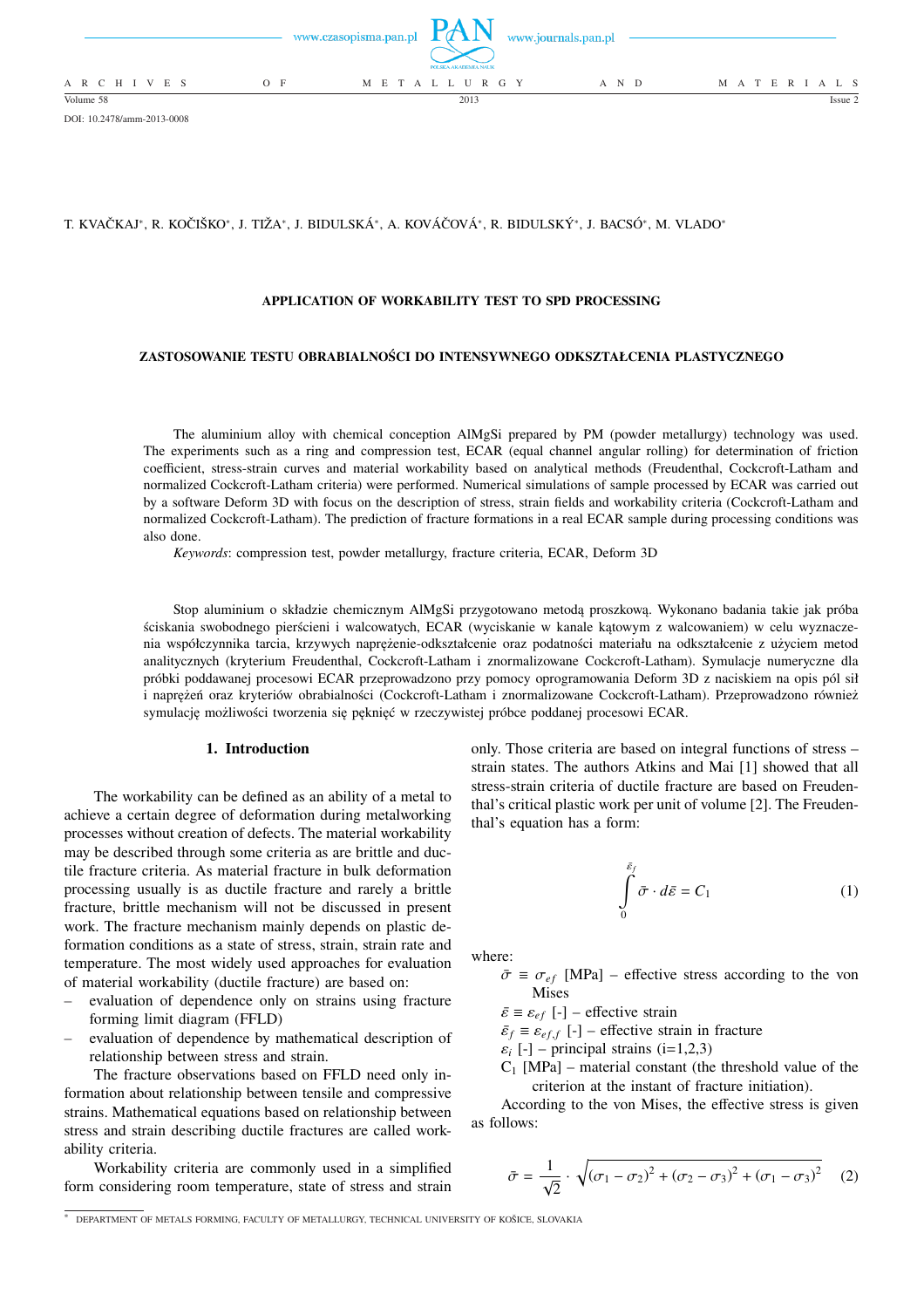

408

According to the von Mises, the effective plastic strain increment in a simplified form is given as follows:

$$
d\bar{\varepsilon} = \sqrt{\frac{2}{3}} \cdot \sqrt{d\varepsilon_1^2 + d\varepsilon_2^2 + d\varepsilon_3^2} \tag{3}
$$

According to the von Mises, the total effective plastic strain is given as follows:

$$
\bar{\varepsilon} = \sqrt{\frac{2}{3}} \cdot \sqrt{\varepsilon_1^2 + \varepsilon_2^2 + \varepsilon_3^2} \tag{4}
$$

The relationship between effective stresses and strains in a fracture point described by Freudenthal's fracture model should be considered with power hardening Ludwig – Hollomon's dependence  $\bar{\sigma}_f = \bar{\sigma}(\bar{\varepsilon}_f)$  which will be defined in a fracture point as follows:

$$
\bar{\sigma}_f = K \cdot \bar{\varepsilon}_f^n \tag{5}
$$

and Eq.(1) can be in a form:

$$
\int_{0}^{\bar{\varepsilon}_{f}} \bar{\sigma} \cdot d\bar{\varepsilon} = \int_{0}^{\bar{\varepsilon}_{f}} \bar{\sigma}(\bar{\varepsilon}) \cdot d\bar{\varepsilon} = \int_{0}^{\bar{\varepsilon}_{f}} K \cdot \bar{\varepsilon}^{n} \cdot d\bar{\varepsilon} = K \cdot \frac{\bar{\varepsilon}_{f}^{n+1}}{n+1} = C_{1} \tag{6}
$$

where:

 $\sigma_{ef,f \equiv \bar{\sigma}_f}$  [MPa] – effective stress in fracture, according to the von Mises

K [MPa] – material strength coefficient

n [-] – strain hardening coefficient

Considering constant volume condition, relationship between strains can be described as follows:

$$
d\varepsilon_1 + d\varepsilon_2 + d\varepsilon_3 = 0 \tag{7}
$$

From Eq.(7) is resulting:

 $-d\varepsilon_3 = d\varepsilon_1 + d\varepsilon_2$  and  $d\varepsilon_3^2 = (-d\varepsilon_3)^2 = (d\varepsilon_1 + d\varepsilon_2)^2 =$  $d\varepsilon_1^2$  + 2 ·  $d\varepsilon_1$  ·  $d\varepsilon_2$  +  $d\varepsilon_2^2$ 

$$
de_1^2 + de_2^2 + de_3^2 = de_1^2 + de_2^2 + (de_1^2 + 2 \cdot de_1 \cdot de_2 + de_2^2) = 2 \cdot de_1^2 \cdot (1 + \alpha + \alpha^2)
$$
\n(8)

where:

$$
\alpha = \frac{d\varepsilon_2}{d\varepsilon_1} = \frac{\varepsilon_2}{\varepsilon_1} \tag{9}
$$

 $\alpha$  [-] – constant strain ratio of material when the strain dependence is assumed to be linear.

If an Eq. (8) is appointed to an Eq. (3) consequently modified a von Mises equation of effective plastic strain increment depends only on two strains and it is in a following form:

$$
d\bar{\varepsilon} = \sqrt{\frac{2}{3}} \cdot \sqrt{d\varepsilon_1^2 + d\varepsilon_2^2 + d\varepsilon_3^2} = -\frac{2 \cdot d\varepsilon_1}{\sqrt{3}} \cdot \sqrt{1 + \alpha + \alpha^2} \tag{10}
$$

The some other stress-strain criteria are described in references [3,4,5]. According to the works [6], that should be considered as most precise stress-strain criteria derived by authors Cockcroft-Latham and Oyane et al. for all sample shapes [7,8]. The Cockcroft-Latham (CL) criterion is described by a formula:

$$
\int_{0}^{\bar{\varepsilon}_f} \sigma_{2,\max} \cdot d\bar{\varepsilon} = C_2 \tag{11}
$$

where:

 $\sigma_{2,\text{max}}$  [MPa] – largest principal tensile stress

The CL criterion doesn't include influence of hydrostatic stress  $(\sigma_m)$ . The authors [9] implied that the largest principal stress  $(\sigma_2)$  has to be considered because the distinction between the levels of the largest principal stress and the hydrostatic stress is not very important.

The CL criterion Eq. (11) can be solved as follows:

expressing of  $\sigma_1$  or  $\sigma_2$  and de at strain ratio  $\alpha = (d\varepsilon_2/d\varepsilon_1)$ 

integration of stress – strain curve in interval  $\bar{\varepsilon} \in \langle 0; \bar{\varepsilon}_f \rangle$ 

Oh et al. [10] have modified a CL criterion through normalizing of maximum principle tensile stress for uni-axial loading by the effective stress. This form was defined as a normalized CL (nCL) criterion:

$$
nCL = \int_{0}^{\bar{\varepsilon}_f} \frac{\sigma_{2,\max}}{\bar{\sigma}} \cdot d\bar{\varepsilon}
$$
 (12)

where:

 $\sigma_{2,\text{max}}$  [MPa] – largest tensile principal stress for uni-axial loading

If power hardening Ludwig – Hollomon formula Eq. (5) is considered, the Eq. (12) can be defined in a following form:

$$
nCL = \int_{0}^{\bar{\varepsilon}_{f}} \frac{\sigma_{2,\max}}{\bar{\sigma}} \cdot d\bar{\varepsilon} = \frac{\sigma_{2,\max}}{\bar{\sigma}} \int_{0}^{\bar{\varepsilon}_{f}} d\bar{\varepsilon} = \frac{\sigma_{2,\max}}{\bar{\sigma}_{f}} \int_{0}^{\bar{\varepsilon}_{f}} d\bar{\varepsilon} = \frac{\sigma_{2,\max}}{K \cdot \bar{\varepsilon}_{f}^{n-1}} \tag{13}
$$

The authors [11] defined a solution of Eq. (11) by formula as follows:

$$
C_2 = \frac{(1+2\cdot\alpha)}{\sqrt{3\cdot(1+\alpha+\alpha^2)}} \cdot \frac{K\cdot\bar{\varepsilon}_f^{(n+1)}}{(n+1)} \cdot \frac{\varepsilon_1}{|\varepsilon_1|} \tag{14}
$$

For better graphical visualization of space with fracture formation, the authors [12] derived an equation which transformed the FFLD fracture locus to the space of the equivalent plastic strain and stress triaxiality in a form:

$$
\bar{\varepsilon}_f = \frac{C_2}{\sqrt{3}} \cdot \frac{3 \cdot \eta + \sqrt{12 - 27 \cdot \eta^2}}{2 + 2 \cdot \eta \cdot \sqrt{12 - 27 \cdot \eta^2}}
$$
(15)

resp.

$$
C_2 = \bar{\varepsilon}_f \cdot \sqrt{3} \cdot \frac{2 + 2 \cdot \eta \cdot \sqrt{12 - 27 \cdot \eta^2}}{3 \cdot \eta + \sqrt{12 - 27 \cdot \eta^2}}
$$
(16)

where:

 $\overrightarrow{C}_2$  [-] – calibration constant which is needed to determine experimentally .

 $\eta = \sigma_m / \bar{\sigma}_f$  [-] – parameter of stress triaxiality

 $\sigma_m = (\sigma_1 + \sigma_2)/3$ [MPa] – hydrostatic pressure for cylindrical co − ordinates

(17)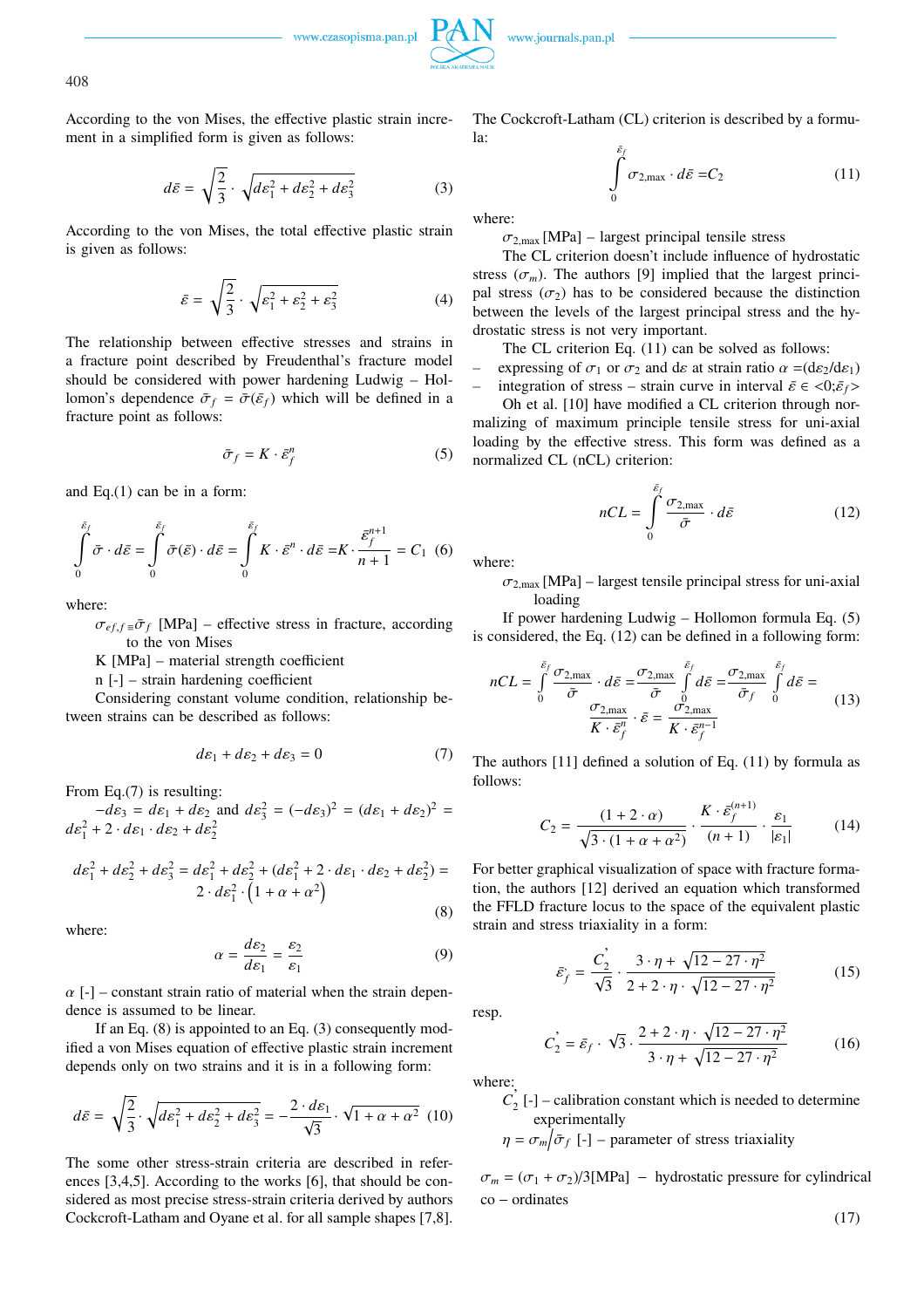All methods mentioned above can be classified as analytical mathematical methods for calculation of material fracture conditions.

The main aim of the paper is to predict a material workability. According to the physical simulation carried out through a compression test as well as numerical simulation by means of ECAR process, damage conditions were achieved. Consequently fracture criteria (FFLD, Freudenthal and Cockroft-Latham criteria) were applied to analyse the results from both simulations. Moreover, proposed equations allow to predict the material workability for ECAR process of studied aluminium PM (Powder Metallurgy) material.

### **2. Experimental material and methods**

For the experiment, it was used an aluminium alloy with chemical composition given in the TABLE 1.

TABLE 1 Local chemical analysis of ALUMIX 321 and EN AW 6062 (wt.%)

| Material                                                                         | Mε     | Mn   | Si.       | Cu             | Cr              | Zn                                             | $Fe$   Al |
|----------------------------------------------------------------------------------|--------|------|-----------|----------------|-----------------|------------------------------------------------|-----------|
| ALUMIX 321   0,89   0   0,53   0,26                                              |        |      |           |                | $\Omega$        | $\left  0.03 \right  0.06 \left  98.1 \right $ |           |
| AW 6062-bulk $\begin{vmatrix} 0 & 0 & 0 \\ 0 & 1 & 0 \\ 0 & 0 & 0 \end{vmatrix}$ | $0,8-$ | 0,15 | $0,4-0,8$ | $0,15-$<br>0.4 | $0,04-$<br>0,14 | $\vert 0.25 \vert 0.7 \vert 96.5$              |           |

The material marked as an ALUMIX 321 was prepared by PM (powder metallurgy) technology under the following conditions: compacting pressure 400 MPa, dewaxing at 400◦C for 60 min, sintering in a vacuum at 610◦C for 30 min and cooling rate 6◦C/sec. The chemical composition of ALUMIX 321 is approximately identical to aluminium alloy EN AW 6062.

Stress-strain curves were drawn from low-speed compression tests carried out on cylindrical samples with height-to-diameter ratio of  $H_0/D_0 = 10$ mm/10mm =1 at ambient temperature using hydraulic machine with maximal loading 1MN. The frictional conditions on the anvil – sample interface were determined by a ring compression test performed at ambient temperature. Because of different surface's state of anvils, various friction conditions  $(f = 0, 05, 0, 06, 0, 1)$  were obtained. Consequently, the test was stopped in the moment when a first crack on a sample's surface was seen. The strains were measured according to the method shown in Fig. 1.

Numerical simulations of ECAR process were carried out through a software product Deform 3D focused on a study of stress, strain, strain rate and temperature progress as well as on calculation of damage criteria in a sample during processing. Also physical simulations on ECAR equipment at ambient temperature were made. The strain calculations were performed as follows:

Axial strain:

$$
\varepsilon_1 = \ln \frac{H_1}{H_0} \text{ or } \varepsilon_1 = \ln \frac{h_1}{h_0} \tag{18}
$$



Fig. 1. The measurements of geometrical parameters for calculations of strain

Circumferential strain:

$$
\varepsilon_2 = \ln \frac{D_1}{D_0} \text{ or } \varepsilon_2 = \ln \frac{d_1}{d_0} \tag{19}
$$

### **3. Results and discussion**

a) Determination of a fracture forming limit diagram  $(FFLD)$  – a compression test

The fracture criterion is based on the evaluation of strain state when fracture occurs and effective strain  $\bar{\varepsilon}$  reaches a critical value  $\bar{\varepsilon}_f$  i.e.  $\bar{\varepsilon} = \bar{\varepsilon}_f$ .

The deformation curves obtained from a compression tests under different friction conditions are given at Fig. 2.



Fig. 2. Fracture forming limit diagram

The end values given on strain curves represent a fracture on a sample's free surface. If end values on strain curves were approximated by a linear function then following regression equations were derived as fracture criteria  $(I_{YX} = 0.98)$ :

$$
\varepsilon_{2,f} = 0,14373 - 0,61446 \cdot \varepsilon_{1,f} \tag{20}
$$

$$
\varepsilon_{1,f} = 0,234 - 1,6275 \cdot \varepsilon_{2,f} \tag{21}
$$

The values which are involved in intervals  $\varepsilon_1 \in (0; \varepsilon_{1,f})$  and  $\varepsilon_2 \in (0; \varepsilon_{2,f})$  can be defined as a set of points without fracture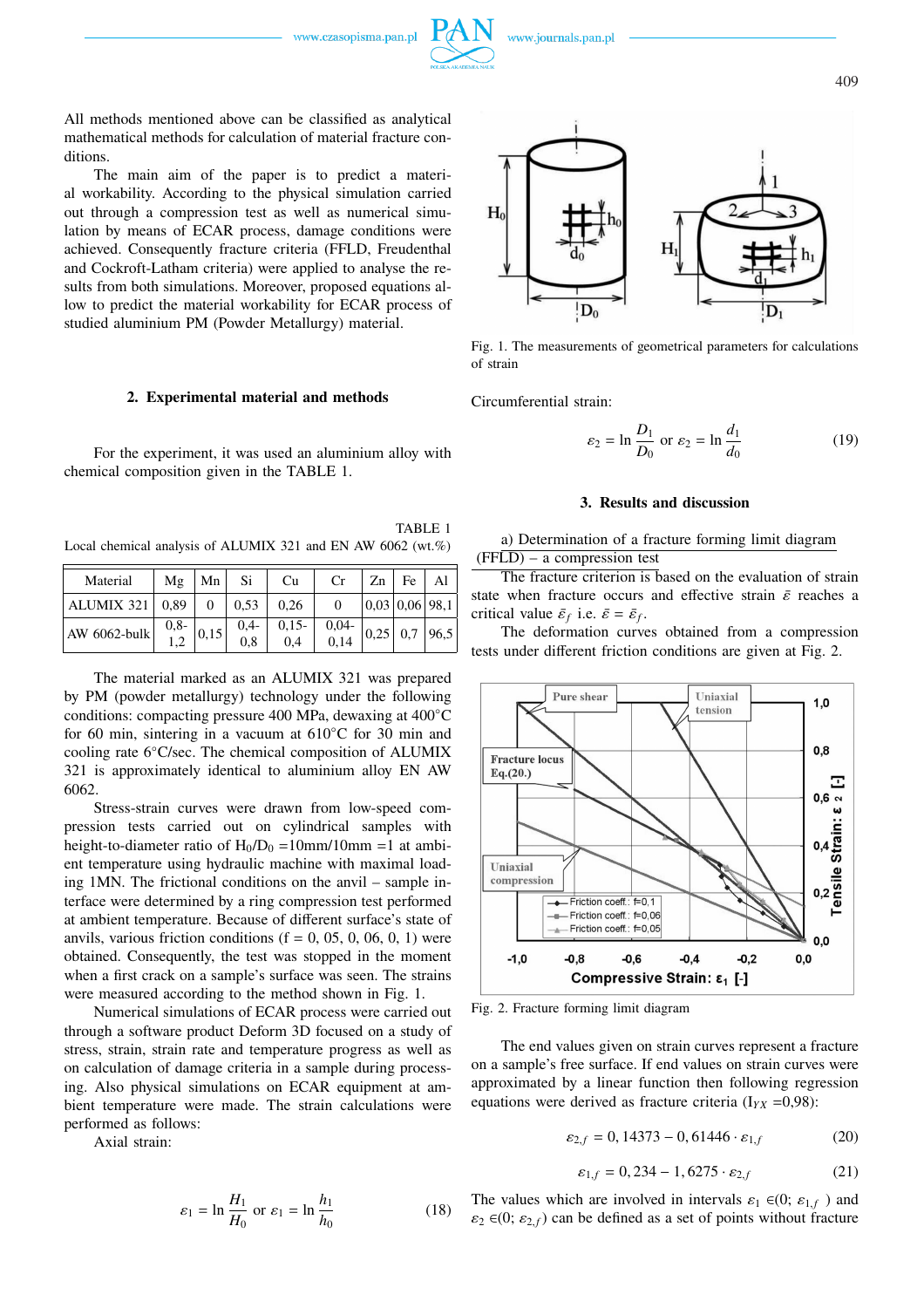

410

occurrence. If strain values are involved in intervals  $\varepsilon_1 \in \leq \varepsilon_{1,f}$ ;∞) and  $\varepsilon_2 \in \leq \varepsilon_{2,f}$  ;∞) i.e. lying on or above a line which illustrates a fracture criterion, these values can be defined as a set of points with fracture occurrence.

b) Determination of a CL criterion by expressing  $\sigma_1$ or  $\sigma_2$  and  $d\varepsilon$  – a compression test

The effective strain on a sample in a moment when a fracture occurs can be calculated for cylindrical co-ordinates as follows:

– from von Mises equation:

$$
\bar{\varepsilon}_f = \sqrt{\frac{2}{3}} \cdot \sqrt{\varepsilon_{1,f}^2 + \varepsilon_{2,f}^2}
$$
 (22)

– from modified von Mises equation by a strain ratio  $\alpha$ :

$$
\bar{\varepsilon}_f = -\frac{2 \cdot \varepsilon_{1,f}}{\sqrt{3}} \cdot \sqrt{1 + \alpha + \alpha^2} \tag{23}
$$

where:

$$
\alpha = \frac{\varepsilon_{2,f}}{\varepsilon_{1,f}}\tag{24}
$$

 $\varepsilon_{1,f}$  and  $\varepsilon_{2,f}$  [-] – logarithmic principal strains at cracks initiation on a free surface

- The strains  $\varepsilon_{1,f}$  and  $\varepsilon_{2,f}$  should be determined as follows: – through measurement of network changes (before upset-
- ting and in a moment of cracks initiation)
- through a calculation from regression Eqs.  $(20, 21)$

If the Eqs.  $(20, 21)$  are substituted by the Eq.  $(22)$  consequently a formula describing a fracture criterion is in a following form:

$$
\bar{\varepsilon}_f = \sqrt{\frac{2}{3}} \cdot \sqrt{\varepsilon_{1,f}^2 + \varepsilon_{2,f}^2} = \sqrt{\frac{2}{3}} \cdot \sqrt{\varepsilon_{1,f}^2 + (0, 14373 - 0, 61446 \cdot \varepsilon_{1,f})^2}
$$
(25)

Also, when the Eqs. (20, 21) are substituted by the Eq. (24) consequently a strain ratio formula will be in a form:

$$
\alpha = \frac{\varepsilon_{2,f}}{\varepsilon_{1,f}} = \frac{0,14373 - 0,61446 \cdot \varepsilon_{1,f}}{0,234 - 1,6275 \cdot \varepsilon_{2,f}} \tag{26}
$$

A summary of the values calculated by different equations for friction coefficient  $f = 0.1$  is given in TABLE 2.

According to the TABLE 2, high conformity between calculated data using different equations and data obtained from processing of a network (which covers a sample surface) is seen. In general, a CL criterion defines a relationship between stress and strain. Therefore it is necessary to search this relation using a mathematical theory of plastic deformations. Stresses emerging on a free sample surface during a compression can be defined by a Levi-Mises equation considering increments of plastic strain to stress in an isotropic material. These equations expressed in cylindrical co-ordinates and also with application Ludwig – Hollomon law have following forms:

$$
\sigma_1 = -\frac{\bar{\sigma}}{\sqrt{3}} \cdot \frac{(\alpha+2)}{\sqrt{\alpha^2 + \alpha + 1}} = -\frac{K \cdot \bar{\varepsilon}^n}{\sqrt{3}} \cdot \frac{(\alpha+2)}{\sqrt{\alpha^2 + \alpha + 1}} \quad (27)
$$

$$
\sigma_2 = -\frac{\bar{\sigma}}{\sqrt{3}} \cdot \frac{(2\alpha+1)}{\sqrt{\alpha^2+\alpha+1}} = -\frac{K \cdot \bar{\varepsilon}^n}{\sqrt{3}} \cdot \frac{(2\alpha+1)}{\sqrt{\alpha^2+\alpha+1}} \quad (28)
$$

If 
$$
\beta = \frac{\sigma_2}{\sigma_1}
$$
 so  $\beta = \frac{\sigma_2}{\sigma_1} = \frac{2\alpha + 1}{\alpha + 2}$  (29)

TABLE 2

An overview of values calculated by different equations for friction coefficient  $f = 0,1$ 

| No. | Description                                                                                                                                                      | $\varepsilon_{1,f}$ | $\varepsilon_{2,f}$ | $\alpha$    | $\bar{\mathcal{E}}_f$ | $\Delta[\%]$ |
|-----|------------------------------------------------------------------------------------------------------------------------------------------------------------------|---------------------|---------------------|-------------|-----------------------|--------------|
| 1.  | Strains from network measurement                                                                                                                                 | $-0,293$            | 0,317               |             |                       |              |
| 2.  | Strains Eq. $(20)$ :<br>$\varepsilon_{2,f} = 0$ , 14373 – 0, 61446 $\cdot \varepsilon_{1,f}$                                                                     | $(-0, 293)$         | 0,324               |             |                       | 2,2          |
| 3.  | Strains Eq. $(21)$ :<br>$\varepsilon_{1,f} = 0,234 - 1,6275 \cdot \varepsilon_{2,f}$                                                                             | $-0,282$            | (0,317)             |             |                       | $-3,8$       |
| 4.  | Coeff. from measured strains Eq. (24): $\alpha = \varepsilon_{2,f}/\varepsilon_{1,f}$                                                                            | $(-0, 293)$         | (0,317)             | $-1,082$    |                       |              |
| 5.  | Coeff. from Eq. $(26)$ :<br>$\alpha = (0, 14373 - 0, 61446 \cdot \varepsilon_{1,f})/(0, 234 - 1, 6275 \cdot \varepsilon_{2,f})$                                  | $(-0.282)$          | (0,324)             | $-1,148$    |                       | 5,7          |
| 6.  | Effective strain- von Mises Eq. (22):<br>$\bar{\varepsilon}_f = \sqrt{2/3} \cdot \sqrt{\varepsilon_{1,f}^2 + \varepsilon_{2,f}^2}$                               | $(-0, 293)$         | (0,317)             |             | 0,352                 |              |
| 7.  | Effective strain Eq. (23) + $\alpha \rightarrow$ Eq. (24):<br>$\bar{\varepsilon}_f = -((2 \cdot \varepsilon_{1,f})/\sqrt{3}) \cdot \sqrt{1 + \alpha + \alpha^2}$ | $(-0, 293)$         |                     | $(-1,082)$  | 0,353                 | 0.3          |
| 8.  | Effective strain Eq. (23) + $\alpha \rightarrow$ Eq. (26):<br>$\bar{\varepsilon}_f = -((2 \cdot \varepsilon_{1,f})/\sqrt{3}) \cdot \sqrt{1 + \alpha + \alpha^2}$ | $(-0, 293)$         |                     | $(-1, 148)$ | 0,366                 | 3,8          |
| 9.  | Effective strain Eq. (25):<br>$\bar{\varepsilon}_f = \sqrt{2/3} \cdot \sqrt{\varepsilon_{1,f}^2 + (0, 14373 - 0, 61446 \cdot \varepsilon_{1,f})^2}$              | $(-0, 293)$         |                     |             | 0,357                 | 1,4          |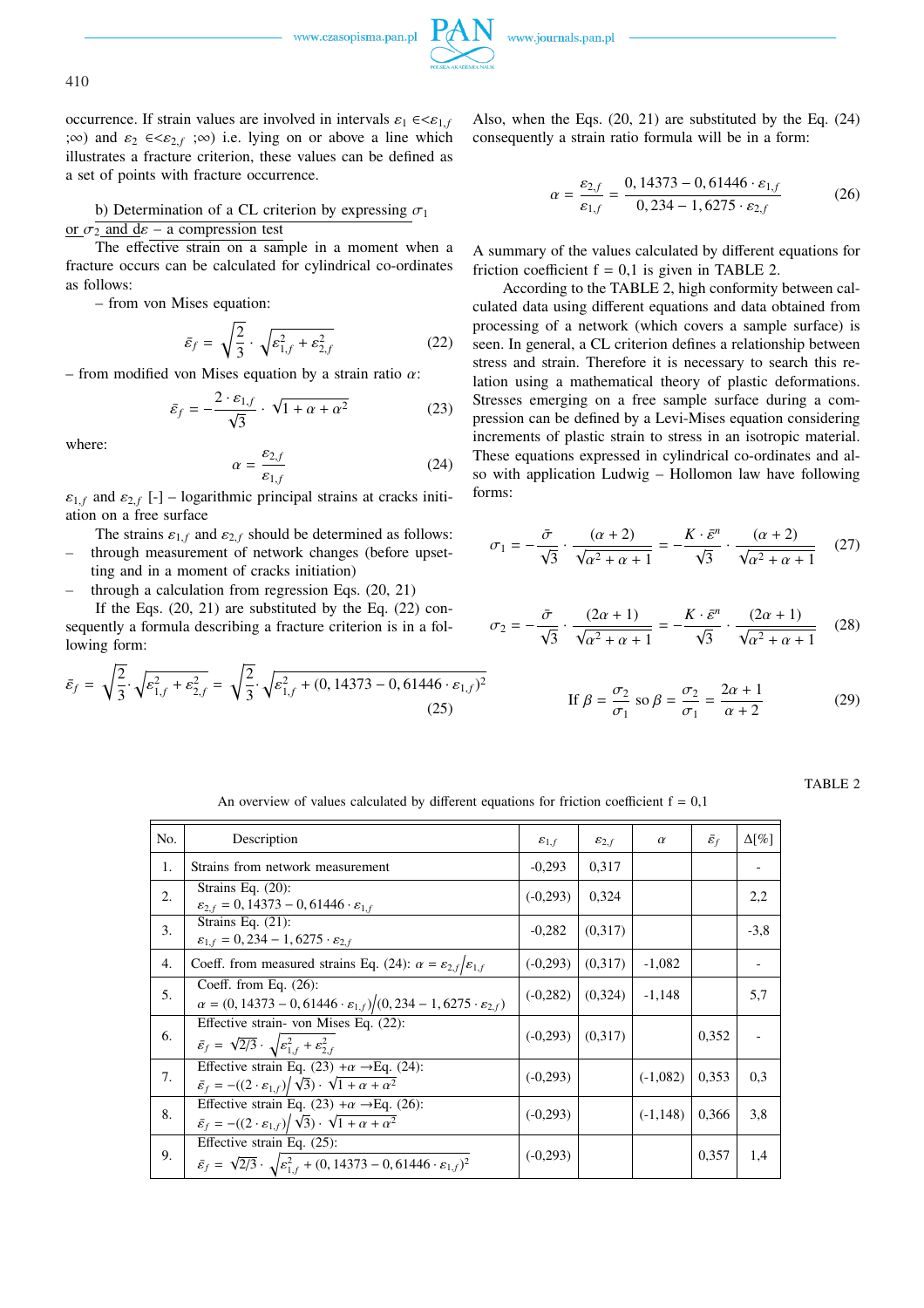When the stress-strain curve was drawn through measuring of geometrical parameter's changes on cylindrical samples during compression test and consequently measured values were approximated using a Ludwig – Hollomon equation as a regression, then derived regression equation is given in TA-BLE 3.

TABLE 3 Regression of Ludwig – Hollomon equations for a friction condition  $f=0.1$ 

| Friction<br>coeff.<br>l – I | Regression<br>equation:<br>$\bar{\sigma} = K \cdot \bar{\varepsilon}^n$ [MPa] | Point co-ordinates<br>for a first crack<br>$(\bar{\varepsilon}_f; \bar{\sigma}_f)$ [-; MPa] | $I_{vx}$ | Eq.(No.) |
|-----------------------------|-------------------------------------------------------------------------------|---------------------------------------------------------------------------------------------|----------|----------|
| $f=0,1$                     | $\bar{\sigma} = 299 \cdot \bar{\varepsilon}^{0.19}$                           | (0,352; 245,3)                                                                              | 0.98     | (30)     |

Validity of regression equation depends on a last point in co-ordinates  $(\bar{\varepsilon}_f; \bar{\sigma}_f)$  of the curve in which the first crack on a sample surface was seen.

Considering cylindrical co-ordinate ( $\sigma_3$  =0), von Mises equation for effective fracture stress will be in a following form:

$$
\bar{\sigma}_f = \frac{1}{\sqrt{2}} \cdot \sqrt{\left(\sigma_{1,f} - \sigma_{2,f}\right)^2 + \left(\sigma_{2,f} - \sigma_{3,f}\right)^2 + \left(\sigma_{1,f} - \sigma_{3,f}\right)^2} = \sqrt{\sigma_{1,f}^2 + \sigma_{2,f}^2 - \sigma_{1,f} \cdot \sigma_{2,f}}
$$
\n(30)

(30)

When  $\bar{\sigma}_f$  is substituted by Ludwig – Hollomon Eq. (30) and appointed to Eq. (31), then a relationship between principal stresses and effective fracture strain will be in a form:

$$
\bar{\varepsilon}_f = \left[ \frac{1}{K} \cdot \sqrt{\sigma_{1,f}^2 + \sigma_{2,f}^2 - \sigma_{1,f} \cdot \sigma_{2,f}} \right]^{1/n}
$$
(31)

TABLE 4

The calculated values of essential parameters

| No. | Description               | $f=0,1$   | Eq.(No.) |
|-----|---------------------------|-----------|----------|
| 1.  | $\bar{\varepsilon}_f$ [-] | 0,352     | (22)     |
| 2.  | $\alpha$ [-]              | $-1,0819$ | (24)     |
| 3.  | $\sigma_{1,f}$ [MPa]      | $-124,6$  | (27)     |
| 4.  | $\sigma_{2,f}$ [MPa]      | 157,9     | (28)     |
| 5.  | $\sigma_m$ [MPa]          | 11,1      | (17)     |
| 6.  | $\bar{\sigma}_f$ [MPa]    | 245,2     | (31)     |
| 7.  | $\beta$ [-]               | $-1,2677$ | (29)     |
| 8.  | Freudenthal [MPa]         | 72,5      | (6)      |
| 8.  | CL [MPa]                  | 55,6      | (11)     |
| 9.  | CL [MPa]                  | 46,7      | (14)     |
| 10. | $nCL$ [-1]                | 0,23      | (13)     |

The Eq. (32) describing a dependence between principal stresses and effective strain in a fracture point is one of way how to define a damage state. As mentioned above, the authors [12] derived an Eqs. (15, 16) and consequently they transformed the FFLD fracture locus to the space of the equivalent plastic fracture strain and stress to a triaxial conditions. For

solution of Eqs. (15, 16), it is necessary to derive a calibration constant  $C_2$ <sup>'</sup> which was experimentally found for ALUMIX 321 and its numerical value is 0, 43. The steps describing calculations of numerical values are given in TABLE 4.

The graphical interpretation of Eq. (13) considering measured values for different friction conditions (f=0,1, 0,06, 0,05) are given in Fig. 3.



Fig. 3. Comparison of prediction CL model with experimental values

All of the values lying on and above a curve describe the states of material fracture. The measured points from compression test realized under different friction conditions are extremely well with fracture CL model.

c) Determination of CL damage criterion ECAR process – numerical simulation

Damage criteria (CL and nCL) obtained from numerical simulations carried out in a software Deform 3D for first ECAR pass are shown in Fig. 4 and Fig. 5.



Fig. 4. CL criterion for 1*st* ECAR pass



Fig. 5. nCL criterion for 1*st* ECAR pass